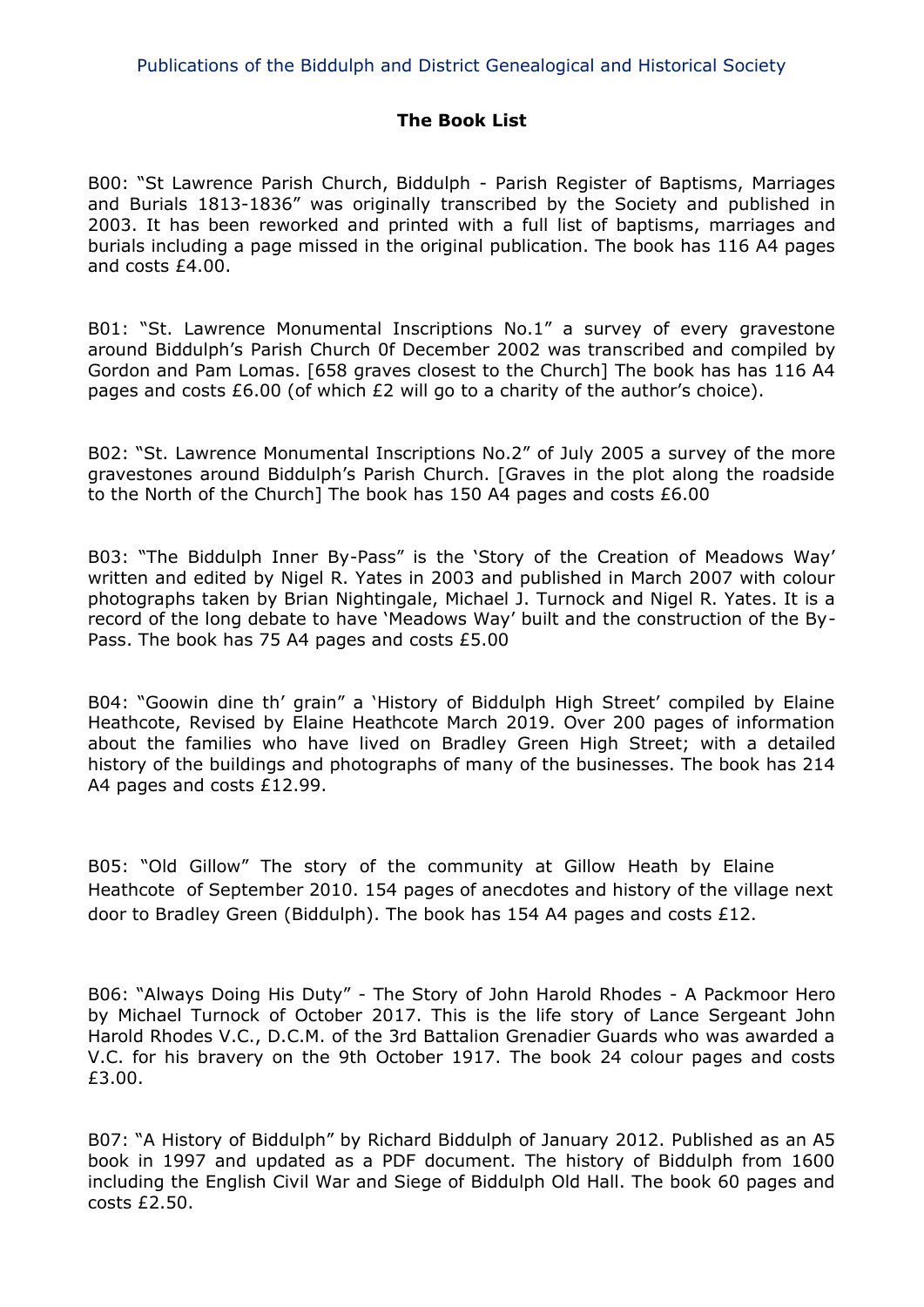B08: "The Surveys of Biddulph" of February 2019 combines the "Survey of the Population of Biddulph in 1779" and the "Survey of the Population of Biddulph in 1801." Both of the census documents collated by Derek Wheelhouse are now printed in one document. The book 20 A4 pages and costs £3.00.

B09: "A Collection of Trade Directories for the Biddulph District from 1818 to 1940" of March 2018 the collated records for Biddulph in one book for use in family history research. The book 88 A4 pages and costs £5.00.

B10: "The Topography and Antiquities of Biddulph in the County of Stafford" – also known as the 'Writings of the Reverend Hadfield' of May 2012. Written in 1837 and converted from a handwritten manuscript by members of the Society. It gives detailed family history of Local families, Church Registers, Payment of Tithes and other interesting information. The book 79 A4 pages and costs £5.00.

B11: "Biddulph Born & Bred" by Elaine Heathcote and Kath Walton of September 2102 a guide to tracing your ancestors in the parish of Biddulph, Staffordshire. This is a short 40 x A4 page guide to family history research and provides details of resources held locally and at Staffordshire and Cheshire Record Offices with special relevance to tracing Biddulph ancestors. Sources discussed include directories, local newspapers, civil registration, the census, parish registers, monumental inscriptions, wills, parish accounts, maps and plans, rental lists and tax records. The book 42 A4 pages and costs £3.00. (Hard copy £3.50).

B12: "The Robert Heath Sale Document" also known as the 'Outlying Portion of the Biddulph Estate: For Sale by Auction Document of September 1919' was reproduced in March 2015. The document gives details of many of the properties and land on the east side of the Biddulph Valley. The book 40 A4 pages, the maps are reproduced in colour and costs £5.00.

B13: "A Guide to St Lawrence's Church, Biddulph" of September 2015. The new A5 guide to the Church includes a guided tour of the Church; an early history and information on the important local families and has 36 pages including 4 pages of colour photographs. The Guide is also available from the Church. The book 36 A5 pages and costs £2.50

B14: "Victorian Biddulph" produced by Mr. Richard Dean published in December 2015 is an Atlas of the Parish of Biddulph using the 1876 Ordnance Survey plans. The book includes the early history of the Ordnance Survey; the mapping of the United Kingdom; and, the 'Book of Reference to the Plans' which details the measurement system and the field use of the area. The book 61 A4 pages and costs £6.95

B15: "Brindley Ford" by Mr. Gordon Lomas has been re-published in January 2017 with additional photographs. Brindley Ford describes Gordon's childhood in the village and covers childhood memoires, his family working at the iron foundry and coal mines, the development of Methodism and the changes to the village when it was redeveloped. The book 68 A4 pages and costs £5.00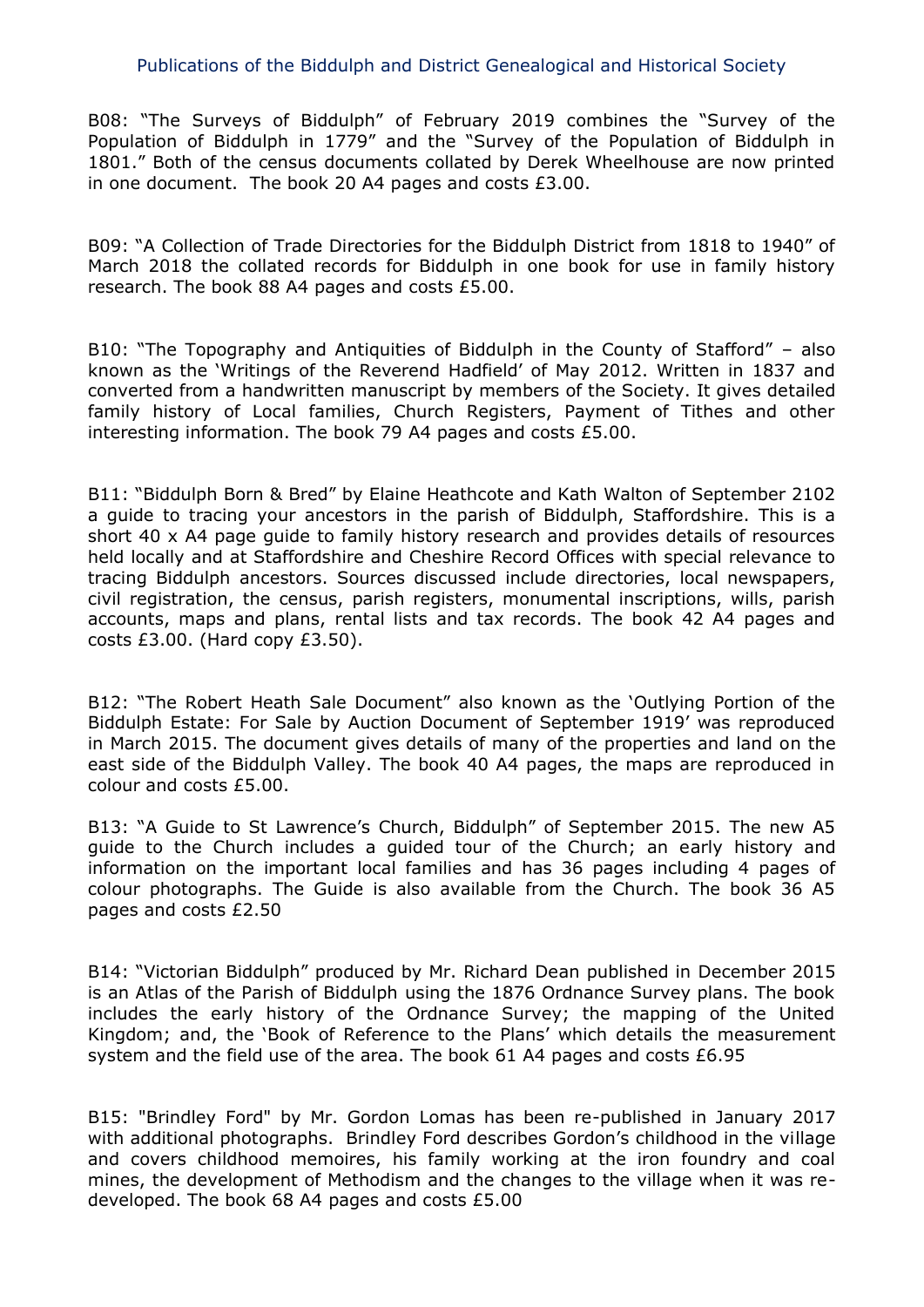B16: "Moor to War" written by Michael Turnock. It is the story of two friends from Biddulph Moor who went off together to fight in the Great War 1914 – 1918. The book 20 Colour A4 pages and costs £2.50

B17: "The Biddulph Grange and Knypersley Sale Document of 1871" compiled by David J. Outhwaite. When James Bateman decided to sell his Estate the sale document included seventeen pages of description of the House and Gardens; six pages of lithograph drawings by Kell Brothers of London including Biddulph Grange, the Billiard Room, the Italian Garden, China Garden, the ruins of Biddulph Old Hall and the Grounds; fifteen pages of details of the fields, field use and tenants; and eleven pages of Maps of the Estate drawn in 1791. It has been converted to an A4 publication with missing information added from copies at the Staffordshire Record Office (S.R.O.) and William Salt Library in Stafford. The book 56 A4 pages and costs £4.00.

B18: "A Biography of Peter Biddulph" This is the story of Peter Biddulph alias Fitton of Biddulph Old Hall (1602-1657) written by Phillip B. T. Wheeler. The Medici family is the subject of intense study, with real and imagined portrayals in books, novels and more. But what about those who served and lived in that household? Many whose names were well known at the time have faded into obscurity. One such member of the Medici household was an Englishman called Peter Biddulph, whose career took countless turns before he found his role there. The book has 40 A5 pages and cost £3.50.

B19: "Duke of York Square" written by Michael Turnock. A study of the three streets known locally as the "Square." They are located between High Street and Station Road in an area mentioned on the 1876 map of Bradley Green (the original name of present day Biddulph), and it was a mainly working class residential area in that period. The book 20 Colour A4 pages and costs £2.50

B20: "A History of Cowlishaw Walker" has been written by Gordon and Pam Lomas and adds a lot of new photographs and information to the original publication. It charts the rise and fall of a Biddulph company that was at the forefront of both coal cutting and steel pressing machinery and includes more information about the Cowlishaw family. The book 52 A4 pages and costs £5.00

B21: "Biddulph Grange Gardens" a book based on articles in the Gardeners' Chronicle from the years 1856 and 1862 describing the gardens in detail. They were written by Edward Kemp who was born in 1817 and served as a garden apprentice under Joseph Paxton during the 1830's. A short biography of Edward Kemp and some of the drawings from his book Landscape Gardening re-published in 1911, are included as well as a nine page colour picture glossary of the plants mentioned. The book has 52 A4 pages and costs £5.00

B22: "From Workhouse to Lord Mayor" From Workhouse to Lord Mayor</B></I> is a reprint of George Herbert Barber's autobiography which was first published in 1937. It has a prologue written by Brian Barber who is one of George's great grandsons. Subjects covered include the setting up of Cinemas in the Potteries, working at the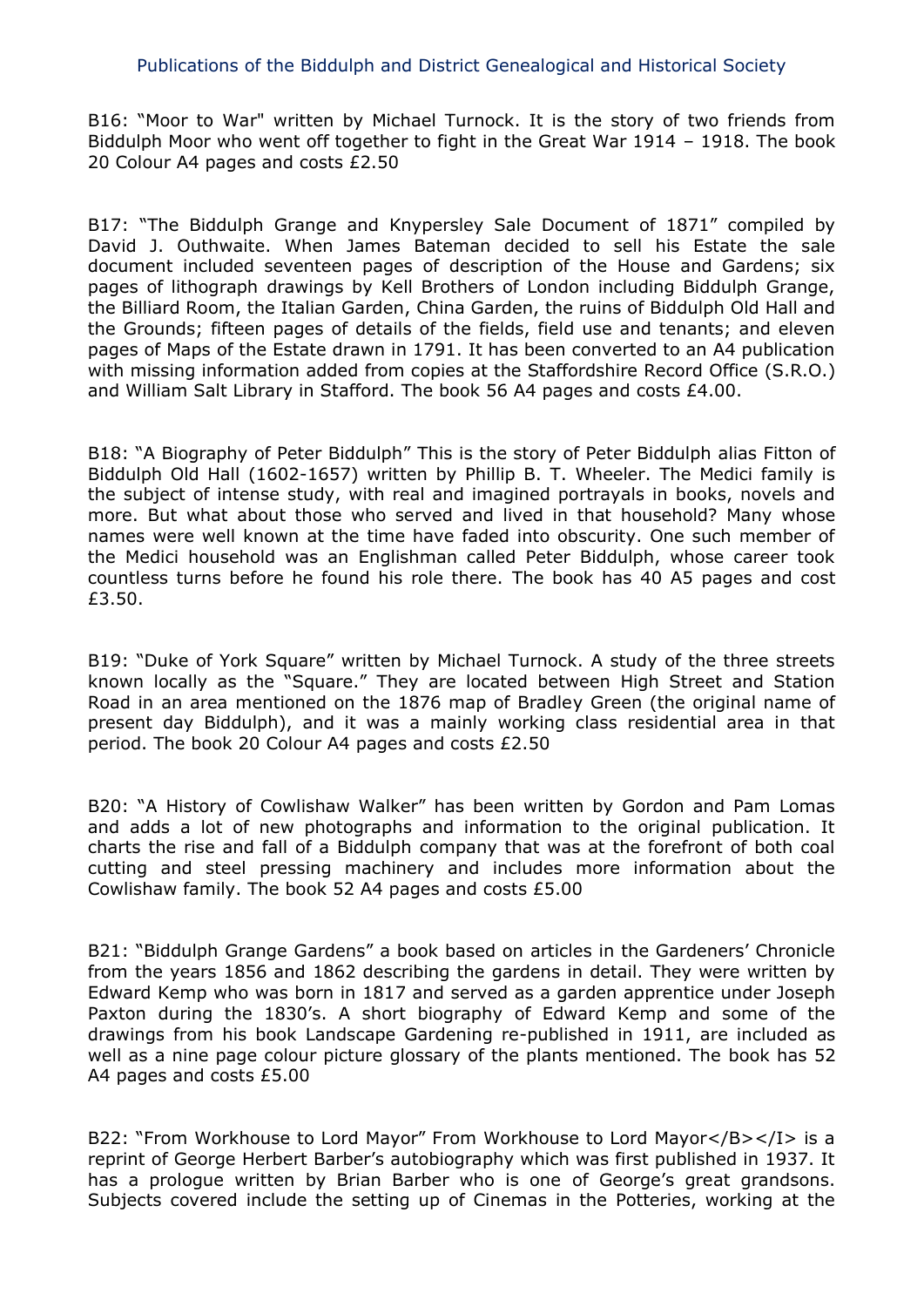New Chemical Works, Stoke-On-Trent City Council with the "Lid Off," trips by air in the early day and to the Continent, To Palestine And Egypt, visits to Russia and Geneva, the Sunday Cinemas and experiences With Royalty. The book has 84 A4 pages and costs £7.50

B23: "The Flight Training Notes of Cadet J. E. Machin." The book has been created by converting 201 pages of hand written notes in exercise books written by Cadet Machin during the First World War. The training notes include chapters on the theory of flight; the theatre of War, observation and mapping; the instruments; the engines; and, on reconnaissance and armaments. The book includes an introduction and addendum written by Roland Machin whose father John (known as Jack) and his elder brother Harry had followed John Egbert into the Royal Flying Corps. The book has 84 A4 pages and costs £5.00

B24: "Cavalryman Voltelin Percy Heath" by Michael Turnock is the story of a Royal Horse Guard Soldier in the Great War 1914 – 1918 with a plaque in St. Lawrence's Church, Biddulph. The book has 24 A4 colour pages and costs £3.50.

B25: "All in a Day" by Michael Turnock (compiled by Madelaine Lovatt and Michael Turnock) is the story of Mr. George Gerard Booth DFM who was a Handley Page Halifax rear gunner with 51 Squadron during the Second World War. The book has 36 A4 colour pages and cost £5.00.

## **Transactions or Occasional papers published by the Society.**

T01: "Transaction 1" of June 1968 (13 Pages) includes amongst other articles: The Excavation at Lee Forge, Biddulph 1967 by J.L. Bestwick and Place Names in Biddulph by John Sherratt.

T02: "Transaction 2" of June 1970 (24 Pages) includes amongst other articles: Part 1 of Coal Mining in the Biddulph Area up to the end of the C19th by Derek Wheelhouse; and The Passenger Services of the North Staffordshire Railway on the Biddulph Valley Branch Line by John Hancock; and, Old Buildings of Biddulph – The White House by Sylvia Tansley.

T03: "Transaction 3" of June 1972 (37 Pages) includes amongst other articles: Part 2 of Coal Mining in the Biddulph Area up to the end of the C19th by Derek Wheelhouse; Tramways and railways in the Biddulph Valley 1800 – 1854 by John Hancock; Biddulph Surnames 1200 – 1600 by John Sherratt; and, A Day at Knypersley Hall from the Staffordshire Advertiser 1853.

Cost of Transactions: Transactions T01 – T03 cost £2.00 each

T04: "Transaction 4" of December 1973 (35 Pages) includes amongst other articles: The Biddulph Valley Railway 1854 – 1864 by John Hancock; The Development of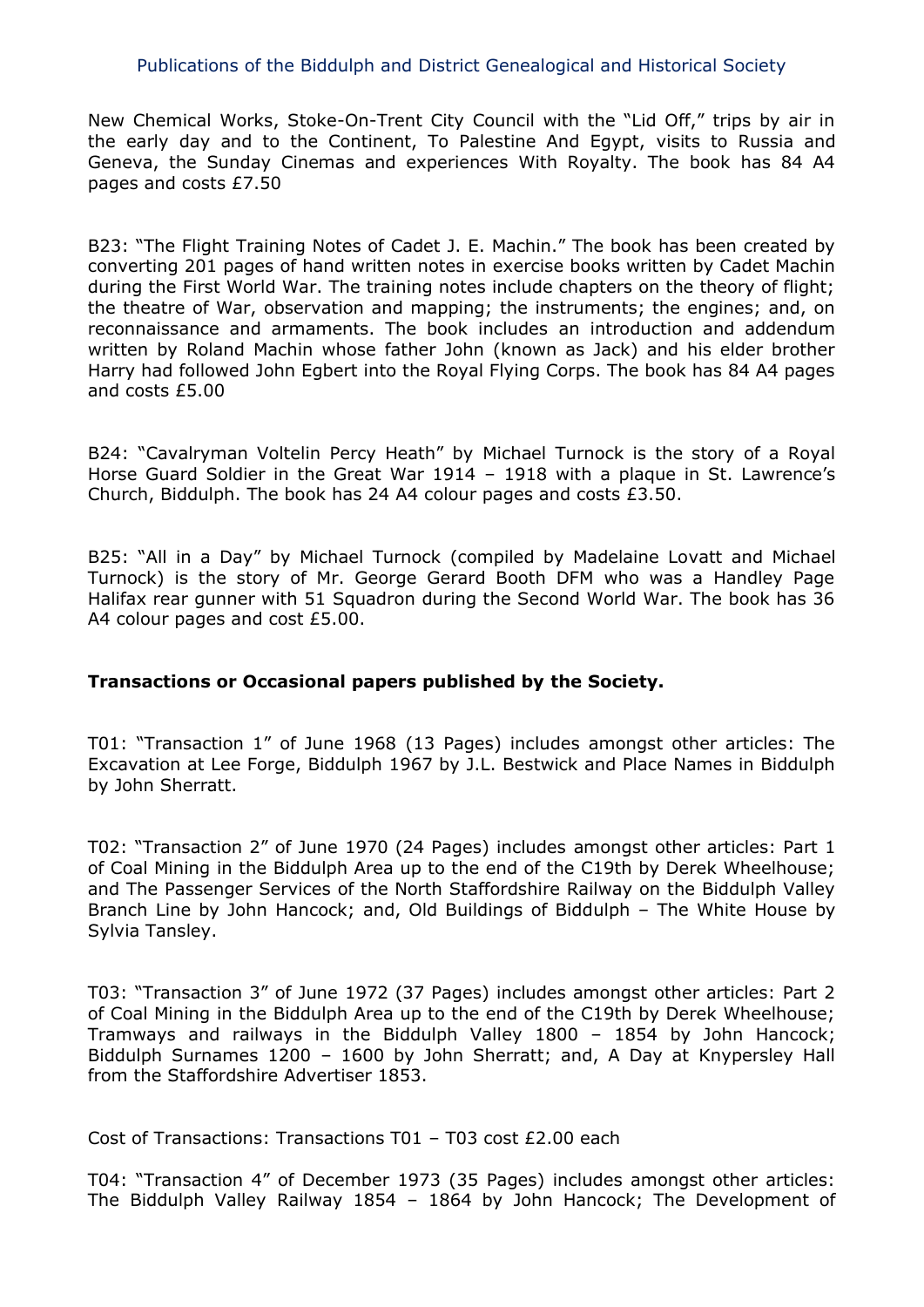Motor Bus Services in the Biddulph and surrounding area by Adrian Lawton; and, Biddulph Hall from the Staffordshire Advertiser 1854.

T05: "Transaction 5" of June 2011 (47 Pages) includes amongst other articles: The History of Lea Forge Colour Works by C E Ellerton; Hedge dating in Gillow Heath by Elaine Heathcote; and, Early rail transport in the Biddulph Valley by Derek Wheelhouse.

T06: "Transaction 6" of February 2012 (56 Pages) includes amongst other articles: The History of Astbury Hydraulic Limestone Works by Derek Wheelhouse; Exploring the Astbury Hydraulic Limestone Works by Len Kirkham; and, A Walk around Mow Cop to Astbury Limestone Works

T07: "Transaction 7" of December 2012: "From Bradley Green to Massachusetts" by Mr. Enoch Whalley (74 Pages). The memories of Mr. Enoch Whalley of Gillow Heath first serialised in the based on the fifteen chapters published in the "Biddulph Chronicle" between the 31st December 1937 and the 14th of April 1938. In 1997 a reprint was published in twenty one parts between the 21st of February 1997 and the 11th of July. 1997. This is the first time all the document has been published in a single book.

T08: "Transaction 8" of February 2015 (39 Pages) includes amongst other articles: A look at Religion in the Staffordshire Moorlands – including three chapters from The Centenary of Primitive Methodism and notes on the Quakers. It also includes short articles on Local Policing, a local memory, a marriage bond and a walk around Bursley.

T09: "Transaction 9" of April 2015 the writings of Mr. Harry Page (53 Pages). A tribute to a founder member of the Biddulph History Society who died on the 6th of January 2015 including notes on trips organised by Mr Harry Page as 'Excursion Secretary' of the Biddulph History Society; Extracts from "Biddulph by the Diggings" and, Extracts from "The Biddulph Players 1950 -2000".

T10: "Transaction 10" of April 2015 an 'Early History of Chatterley Whitfield Colliery' written by Mr. James Jack in 1935 (35 Pages). Converted from Mr. Jack's hand written notes, this is a personal view of the development of one of the largest local collieries.

T11: "Transaction 11" of June 2015 'Early Rail Transport in the Biddulph Valley' written by Mr. Paul Blurton and based on research by Mr. Derek Wheelhouse (31 Pages). The information has been updated and extended with all photographs in colour.

T12: "Transactions 12" of December 2017 'Ada - Love At Jerusalem' research by Christine Jesson into the book written by Henry Francis Gordon and published in 1895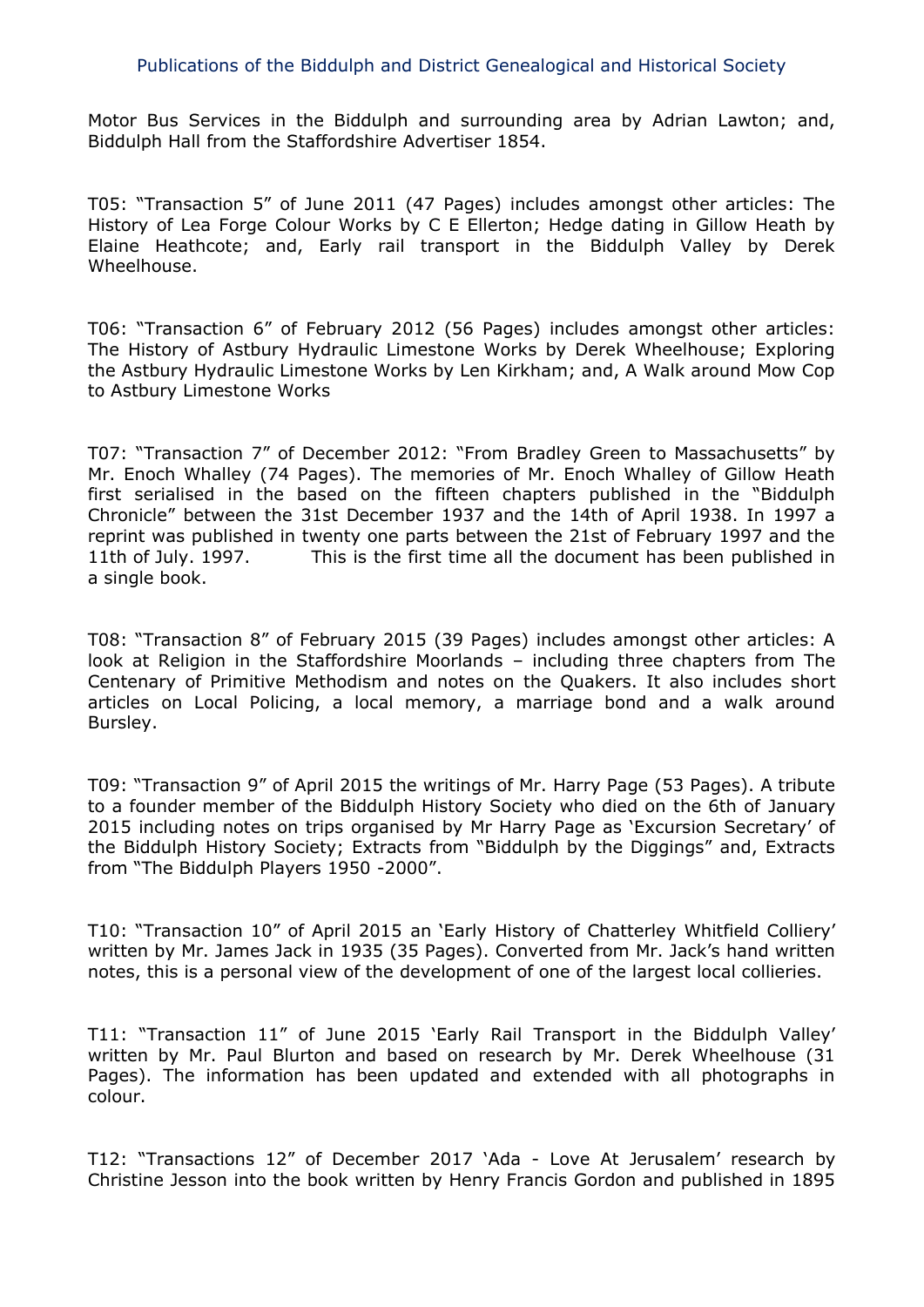with references to Biddulph And Knypersley (40 pages). The original book was found in the collection of the late Mr. Harry Page.

T13: "Transactions 13" of December 2018 'A History of the Chatterley Whitfield Railway by William Jack III' and 'The Workings of the Locomotives and Trains of Private Firms over the North Staffordshire Railway' by Mr. J. R. Hollick edited by Mr Roland Machin. (72 pages).

Cost of Transactions: Transactions T04 – T13 cost £4.00

T14: "Transactions 14" of March 2020 a book by Adrian Lawson on the Buses and Coaches In and Around Biddulph over the First 100 Years

Part 1: The development, regulation and nationalisation of bus services.

Part 2: De-nationalisation and de-regulation of bus services covers the relatively uneventful years leading up to de-regulation together with the far more eventful period since then right up to spring 2020.

Part 3: Express coach services and local coach operators includes activities involving coaches which are not covered elsewhere.

T15: "Transactions 15" of December 2019 'is 'The Railways of Biddulph' by Mr. John Hancock. The book describes the history of the Biddulph Valley Line with John's own photographic archive and other contemporary images taken by Jack Wincle when working as a signalman on the line. Transactions No 15 has 96 A4 pages (including black and white & colour photographs) and will cost £5.

Cost of Transactions: Transactions T14 – T15 cost £5.00

# **Associated Publications sold by the Society**

The following books are only available as hard copies but you can ask for copies and the cost of postage.

Biddulph Volume I: Archive photographs of Biddulph from the "Images of England" series collected and written by Derek Wheelhouse. Includes pictures of the Countryside, Biddulph Village, Biddulph Grange, Transport and Industry, Recreation and Leisure, Men in Service, Schools, Events, Societies and Church and Chapel. List price £12:50 but available from the Society for £8:00 Please Post me a copy No

Biddulph Volume II: Archive photographs of Biddulph from the "Images of England" series collected and written by Derek Wheelhouse. Incudes more pictures of the Countryside, Town and Village, The Grange, Transport, Trade and Industry, Recreation and Leisure, Schools, Local Events, Societies and Church and Chapel. List price £12:50 but available from the Society for £8:00 Please Post me a copy No

## **Books by Geraldine Outhwaite**